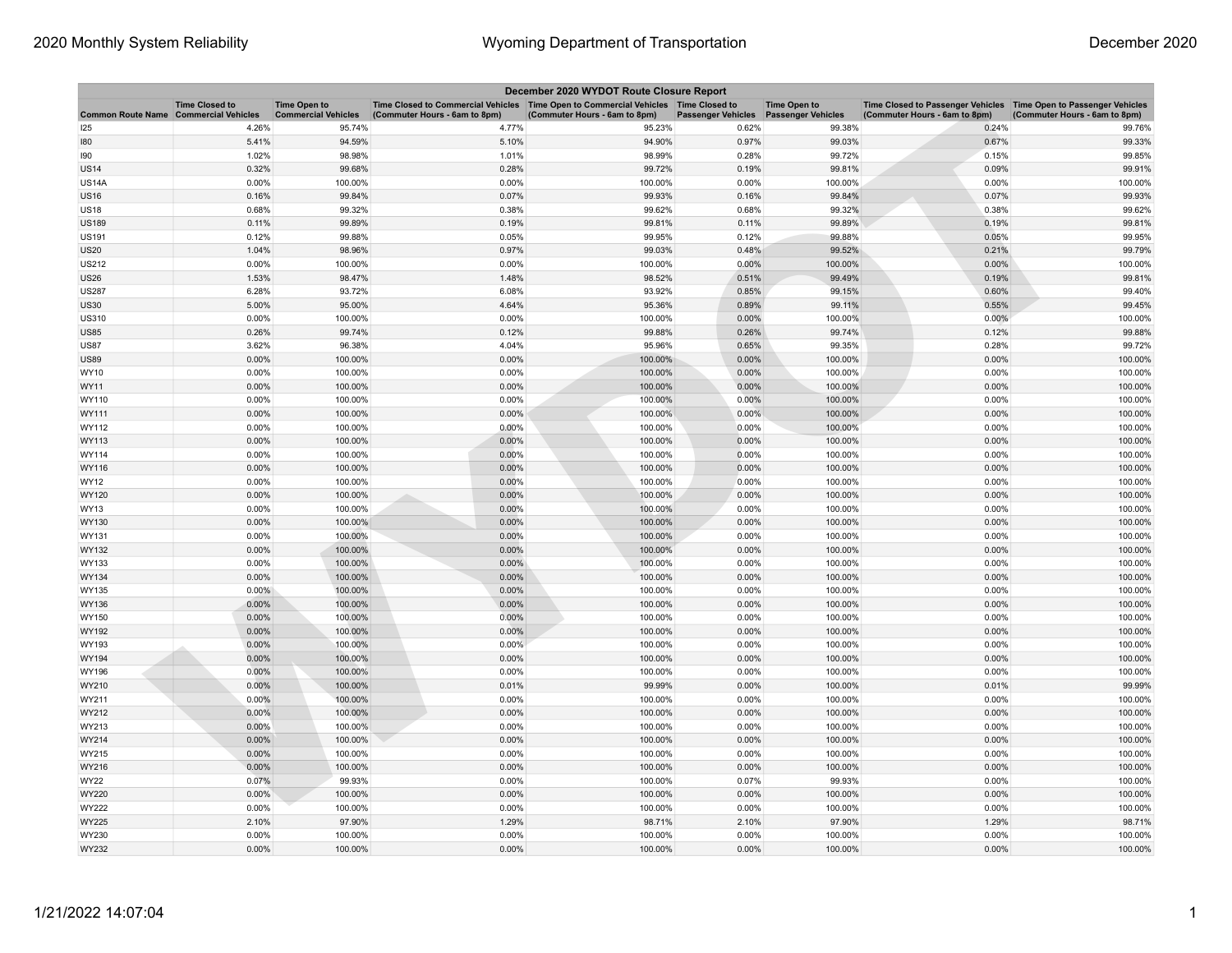| December 2020 WYDOT Route Closure Report |                       |                                                   |                                                                                                                       |                               |                           |                                                  |                                                                                                      |                               |  |
|------------------------------------------|-----------------------|---------------------------------------------------|-----------------------------------------------------------------------------------------------------------------------|-------------------------------|---------------------------|--------------------------------------------------|------------------------------------------------------------------------------------------------------|-------------------------------|--|
| Common Route Name Commercial Vehicles    | <b>Time Closed to</b> | <b>Time Open to</b><br><b>Commercial Vehicles</b> | Time Closed to Commercial Vehicles  Time Open to Commercial Vehicles  Time Closed to<br>(Commuter Hours - 6am to 8pm) | (Commuter Hours - 6am to 8pm) | <b>Passenger Vehicles</b> | <b>Time Open to</b><br><b>Passenger Vehicles</b> | Time Closed to Passenger Vehicles   Time Open to Passenger Vehicles<br>(Commuter Hours - 6am to 8pm) | (Commuter Hours - 6am to 8pm) |  |
| WY233                                    | 0.00%                 | 100.00%                                           | 0.00%                                                                                                                 | 100.00%                       | 0.00%                     | 100.00%                                          | 0.00%                                                                                                | 100.00%                       |  |
| WY235                                    | 0.00%                 | 100.00%                                           | 0.00%                                                                                                                 | 100.00%                       | 0.00%                     | 100.00%                                          | 0.00%                                                                                                | 100.00%                       |  |
| WY236                                    | 0.00%                 | 100.00%                                           | 0.00%                                                                                                                 | 100.00%                       | 0.00%                     | 100.00%                                          | 0.00%                                                                                                | 100.00%                       |  |
| WY237                                    | $0.00\%$              | 100.00%                                           | 0.00%                                                                                                                 | 100.00%                       | $0.00\%$                  | 100.00%                                          | 0.00%                                                                                                | 100.00%                       |  |
| WY238                                    | 0.00%                 | 100.00%                                           | 0.00%                                                                                                                 | 100.00%                       | 0.00%                     | 100.00%                                          | 0.00%                                                                                                | 100.00%                       |  |
| WY239                                    | 0.00%                 | 100.00%                                           | 0.00%                                                                                                                 | 100.00%                       | 0.00%                     | 100.00%                                          | 0.00%                                                                                                | 100.00%                       |  |
| WY24                                     | 0.00%                 | 100.00%                                           | 0.00%                                                                                                                 | 100.00%                       | 0.00%                     | 100.00%                                          | 0.00%                                                                                                | 100.00%                       |  |
| WY240                                    | 0.00%                 | 100.00%                                           | 0.00%                                                                                                                 | 100.00%                       | 0.00%                     | 100.00%                                          | 0.00%                                                                                                | 100.00%                       |  |
| WY251                                    | 0.52%                 | 99.48%                                            | 0.90%                                                                                                                 | 99.10%                        | 0.52%                     | 99.48%                                           | 0.90%                                                                                                | 99.10%                        |  |
| WY257                                    | $0.00\%$              | 100.00%                                           | 0.00%                                                                                                                 | 100.00%                       | 0.00%                     | 100.00%                                          | 0.00%                                                                                                | 100.00%                       |  |
| WY258                                    | 10.27%                | 89.73%                                            | 11.19%                                                                                                                | 88.81%                        | 0.00%                     | 100.00%                                          | 0.00%                                                                                                | 100.00%                       |  |
| WY259                                    | 0.00%                 | 100.00%                                           | 0.00%                                                                                                                 | 100.00%                       | 0.00%                     | 100.00%                                          | 0.00%                                                                                                | 100.00%                       |  |
| WY270                                    | 1.11%                 | 98.89%                                            | 0.61%                                                                                                                 | 99.39%                        | 1.11%                     | 98.89%                                           | 0.61%                                                                                                | 99.39%                        |  |
| WY28                                     | 2.32%                 | 97.68%                                            | 2.92%                                                                                                                 | 97.08%                        | 0.00%                     | 100.00%                                          | 0.00%                                                                                                | 100.00%                       |  |
| WY296                                    | 0.00%                 | 100.00%                                           | 0.00%                                                                                                                 | 100.00%                       | 0.00%                     | 100.00%                                          | 0.00%                                                                                                | 100.00%                       |  |
| WY313                                    | 0.00%                 | 100.00%                                           | 0.00%                                                                                                                 | 100.00%                       | 0.00%                     | 100.00%                                          | 0.00%                                                                                                | 100.00%                       |  |
| WY320                                    | 0.00%                 | 100.00%                                           | 0.00%                                                                                                                 | 100.00%                       | 0.00%                     | 100.00%                                          | 0.00%                                                                                                | 100.00%                       |  |
| WY321                                    | 0.00%                 | 100.00%                                           | 0.00%                                                                                                                 | 100.00%                       | 0.00%                     | 100.00%                                          | 0.00%                                                                                                | 100.00%                       |  |
| WY331                                    | 0.00%                 | 100.00%                                           | 0.00%                                                                                                                 | 100.00%                       | 0.00%                     | 100.00%                                          | 0.00%                                                                                                | 100.00%                       |  |
| WY335                                    | 0.00%                 | 100.00%                                           | 0.00%                                                                                                                 | 100.00%                       | 0.00%                     | 100.00%                                          | 0.00%                                                                                                | 100.00%                       |  |
| WY336                                    | 0.00%                 | 100.00%                                           | 0.00%                                                                                                                 | 100.00%                       | 0.00%                     | 100.00%                                          | 0.00%                                                                                                | 100.00%                       |  |
| WY338                                    | 0.00%                 | 100.00%                                           | 0.00%                                                                                                                 | 100.00%                       | 0.00%                     | 100.00%                                          | 0.00%                                                                                                | 100.00%                       |  |
| WY34                                     | 0.00%                 | 100.00%                                           | 0.00%                                                                                                                 | 100.00%                       | 0.00%                     | 100.00%                                          | 0.00%                                                                                                | 100.00%                       |  |
| WY340                                    | 0.00%                 | 100.00%                                           | 0.00%                                                                                                                 | 100.00%                       | 0.00%                     | 100.00%                                          | 0.00%                                                                                                | 100.00%                       |  |
| WY343                                    | 0.00%                 | 100.00%                                           | 0.00%                                                                                                                 | 100.00%                       | 0.00%                     | 100.00%                                          | 0.00%                                                                                                | 100.00%                       |  |
| WY345                                    | 0.00%                 | 100.00%                                           | 0.00%                                                                                                                 | 100.00%                       | 0.00%                     | 100.00%                                          | 0.00%                                                                                                | 100.00%                       |  |
| WY350                                    | 0.00%                 | 100.00%                                           | 0.00%                                                                                                                 | 100.00%                       | 0.00%                     | 100.00%                                          | 0.00%                                                                                                | 100.00%                       |  |
| WY351                                    | $0.00\%$              | 100.00%                                           | 0.00%                                                                                                                 | 100.00%                       | $0.00\%$                  | 100.00%                                          | 0.00%                                                                                                | 100.00%                       |  |
| WY352                                    | 0.00%                 | 100.00%                                           | 0.00%                                                                                                                 | 100.00%                       | 0.00%                     | 100.00%                                          | 0.00%                                                                                                | 100.00%                       |  |
| WY353                                    | 0.00%                 | 100.00%                                           | 0.00%                                                                                                                 | 100.00%                       | 0.00%                     | 100.00%                                          | 0.00%                                                                                                | 100.00%                       |  |
| WY371                                    | 0.00%                 | 100.00%                                           | 0.00%                                                                                                                 | 100.00%                       | 0.00%                     | 100.00%                                          | 0.00%                                                                                                | 100.00%                       |  |
| WY372                                    | $0.00\%$              | 100.00%                                           | 0.00%                                                                                                                 | 100.00%                       | 0.00%                     | 100.00%                                          | 0.00%                                                                                                | 100.00%                       |  |
| WY374                                    | 0.00%                 | 100.00%                                           | 0.00%                                                                                                                 | 100.00%                       | 0.00%                     | 100.00%                                          | 0.00%                                                                                                | 100.00%                       |  |
| WY387                                    | 1.38%                 | 98.62%                                            | 0.83%                                                                                                                 | 99.17%                        | 1.38%                     | 98.62%                                           | 0.83%                                                                                                | 99.17%                        |  |
| WY390                                    | $0.00\%$              | 100.00%                                           | 0.00%                                                                                                                 | 100.00%                       | 0.00%                     | 100.00%                                          | 0.00%                                                                                                | 100.00%                       |  |
| WY410                                    | 0.00%                 | 100.00%                                           | 0.00%                                                                                                                 | 100.00%                       | 0.00%                     | 100.00%                                          | 0.00%                                                                                                | 100.00%                       |  |
| WY411                                    | 0.00%                 | 100.00%                                           | 0.00%                                                                                                                 | 100.00%                       | 0.00%                     | 100.00%                                          | 0.00%                                                                                                | 100.00%                       |  |
| WY412                                    | 0.00%                 | 100.00%                                           | 0.00%                                                                                                                 | 100.00%                       | 0.00%                     | 100.00%                                          | 0.00%                                                                                                | 100.00%                       |  |
| WY414                                    | 0.00%                 | 100.00%                                           | 0.00%                                                                                                                 | 100.00%                       | 0.00%                     | 100.00%                                          | 0.00%                                                                                                | 100.00%                       |  |
| WY430                                    | 1.81%                 | 98.19%                                            | 0.80%                                                                                                                 | 99.20%                        | 1.81%                     | 98.19%                                           | 0.80%                                                                                                | 99.20%                        |  |
| WY431                                    | 0.00%                 | 100.00%                                           | 0.00%                                                                                                                 | 100.00%                       | 0.00%                     | 100.00%                                          | 0.00%                                                                                                | 100.00%                       |  |
| WY450                                    | 0.00%                 | 100.00%                                           | 0.00%                                                                                                                 | 100.00%                       | 0.00%                     | 100.00%                                          | 0.00%                                                                                                | 100.00%                       |  |
| WY487                                    | 1.33%                 | 98.67%                                            | 0.48%                                                                                                                 | 99.52%                        | 1.33%                     | 98.67%                                           | 0.48%                                                                                                | 99.52%                        |  |
| <b>WY50</b>                              | 0.73%                 | 99.27%                                            | 0.93%                                                                                                                 | 99.07%                        | 0.73%                     | 99.27%                                           | 0.93%                                                                                                | 99.07%                        |  |
| WY51                                     | 0.00%                 | 100.00%                                           | 0.00%                                                                                                                 | 100.00%                       | 0.00%                     | 100.00%                                          | 0.00%                                                                                                | 100.00%                       |  |
| WY530                                    | 0.00%                 | 100.00%                                           | 0.00%                                                                                                                 | 100.00%                       | 0.00%                     | 100.00%                                          | 0.00%                                                                                                | 100.00%                       |  |
| WY585                                    | 0.00%                 | 100.00%                                           | 0.00%                                                                                                                 | 100.00%                       | 0.00%                     | 100.00%                                          | 0.00%                                                                                                | 100.00%                       |  |
| WY59                                     | 0.51%                 | 99.49%                                            | 0.24%                                                                                                                 | 99.76%                        | 0.51%                     | 99.49%                                           | 0.24%                                                                                                | 99.76%                        |  |
| WY70                                     | 0.00%                 | 100.00%                                           | 0.00%                                                                                                                 | 100.00%                       | 0.00%                     | 100.00%                                          | 0.00%                                                                                                | 100.00%                       |  |
| WY71                                     | 2.12%                 | 97.88%                                            | 1.33%                                                                                                                 | 98.67%                        | 2.12%                     | 97.88%                                           | 1.33%                                                                                                | 98.67%                        |  |
| WY72                                     | 0.00%                 | 100.00%                                           | 0.00%                                                                                                                 | 100.00%                       | 0.00%                     | 100.00%                                          | 0.00%                                                                                                | 100.00%                       |  |
| <b>WY77</b>                              | 2.11%                 | 97.89%                                            | 1.77%                                                                                                                 | 98.23%                        | 2.11%                     | 97.89%                                           | 1.77%                                                                                                | 98.23%                        |  |
| WY789                                    | 0.13%                 | 99.87%                                            | 0.07%                                                                                                                 | 99.93%                        | 0.13%                     | 99.87%                                           | 0.07%                                                                                                | 99.93%                        |  |
| <b>WY89</b>                              | 0.00%                 | 100.00%                                           | 0.00%                                                                                                                 | 100.00%                       | 0.00%                     | 100.00%                                          | 0.00%                                                                                                | 100.00%                       |  |